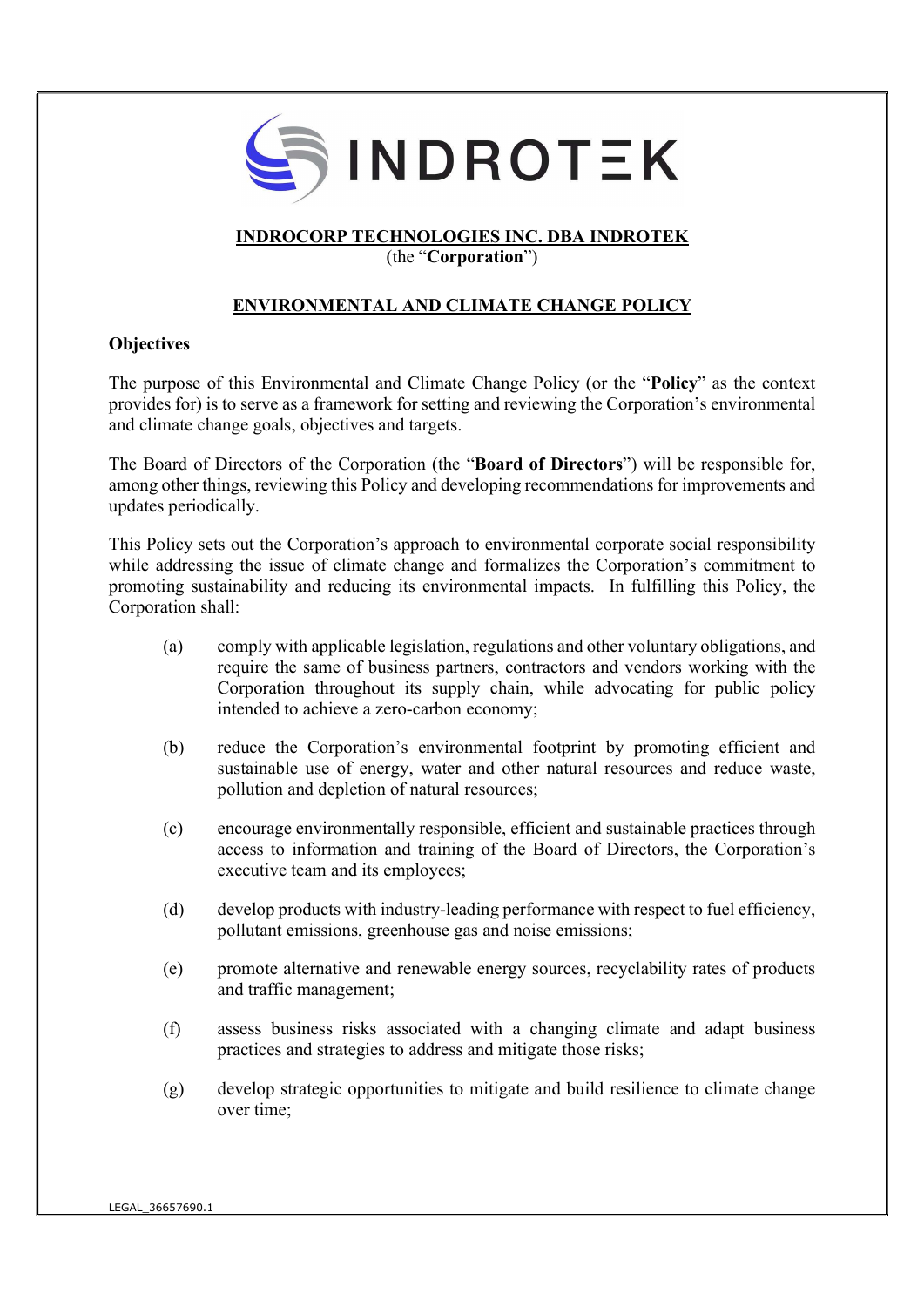

 $-2-$ 

- (i) engage in climate change initiatives with transparency and integrity, prioritizing actions that will create tangible differences to the climate;
- (j) establish objectives in the form of goals, metrics and targets that reflect environmental risks and opportunities in the areas of resource consumption, depletion and emissions;
- (k) promote environmental responsibility through an annual review of the Corporation's environmental goals, metrics and targets and assessment of the Corporation's performance against applicable goals, metrics and targets, together with those of its vendors and suppliers;
- (l) communicate the Corporation's environmental performance in a transparent manner to the Corporation's executive team and other interested parties;
- (m) form and delegate authority to a committee, if determined by the Board of Directors that it be necessary or advisable, provided that the committee shall consist of at least three members and shall report any actions by it to the Board of Directors; and
- (n) undertake such additional activities within the scope of this Policy that the Board of Directors may from time to time determine.

#### Policy Statement

The Corporation recognizes the potential benefits of becoming a sustainability-focused company and strives to become a leader in environmental corporate social responsibility. The Corporation recognizes climate change as a serious environmental concern and a business opportunity to innovate in a space that enables global consumers to thrive in a carbon-constrained world. In aspiring to be a leader in corporate climate action, the Corporation will dedicate efforts towards both mitigation and adaptation focused initiatives.

The Board of Directors aims to lead the Corporation in a direction that minimizes the damaging effects of the Corporation's operations while concurrently supporting international efforts to achieve sustainable environmental protection. The Board of Directors is committed to driving the Corporation as a responsible global citizen in responding to climate change by implementing voluntary reductions of greenhouse gas emissions while concurrently adapting operations to the changing environment. The Corporation is committed to addressing environmental challenges throughout all life cycle stages of its innovations, thereby assisting global citizens in reducing their environmental footprint while simultaneously furthering the Corporation's competitive advantage. In addition, the Corporation is striving to create a carbon zero community, and this starts with the Corporation reducing its carbon footprint and promoting the sustainable use of resources and